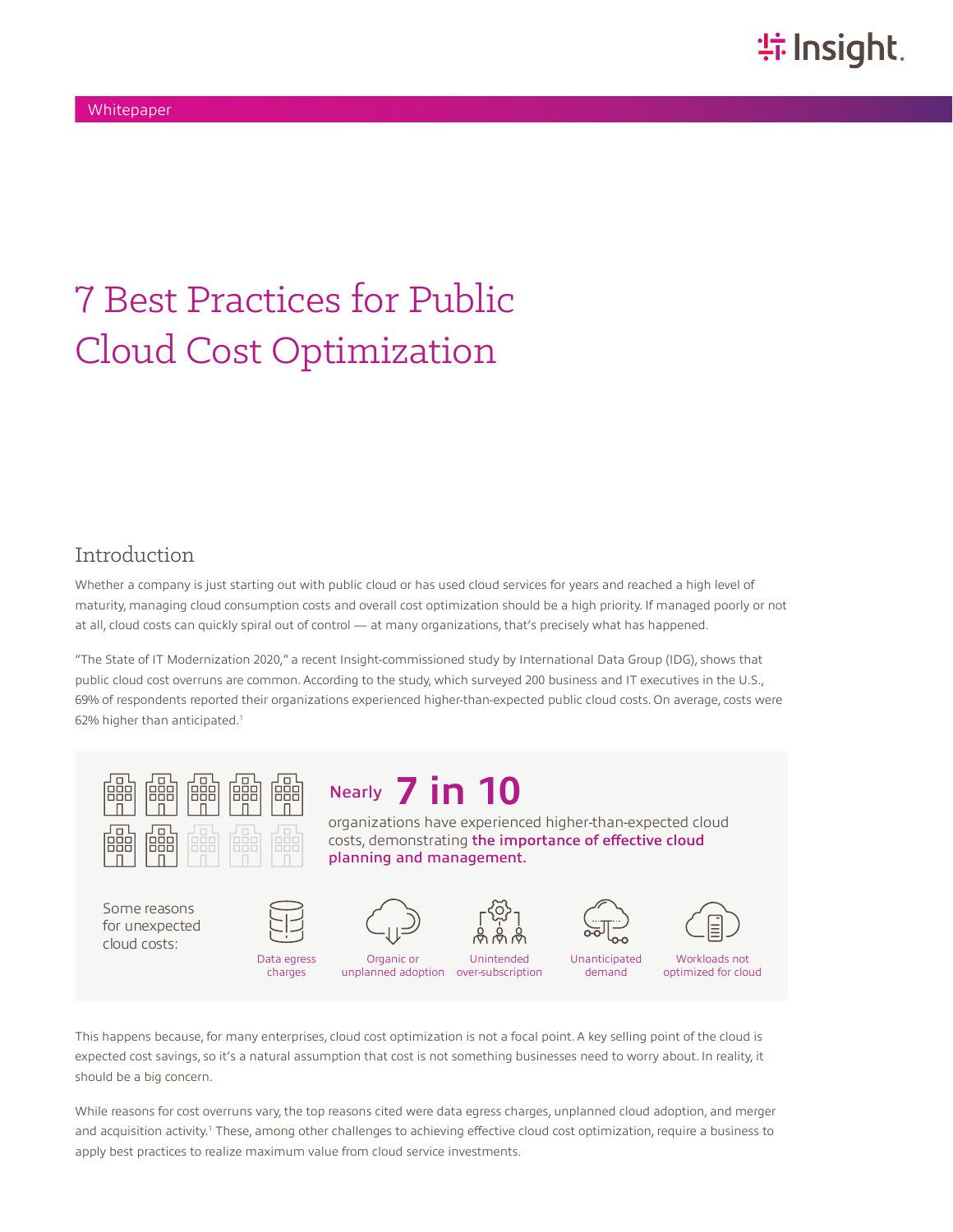# Cloud cost optimization challenges

When asked to identify the top three IT modernization challenges in 2020, 31% of executives surveyed cited the need to optimize their current cloud environment to manage cloud costs, better utilize cloud service provider capabilities, and utilize cloud services in a more native way.<sup>1</sup>

Hurdles abound for organizations when it comes to optimizing cloud costs. But some of the challenges stand out as being particularly common. Here are five of them.



### Large numbers of users potentially have access to cloud resources

In the days when organizations deployed pretty much everything IT-related on-premises in their own data centers, IT executives had a fairly good handle on who bought and used which resources.

In general, fewer people had easy access to resources such as data center servers or storage systems. A limited number of users could gain access, and CIOs had visibility into this. All of this made cost containment more attainable.

The public cloud is another story. Services are more easily accessible to many more users within an organization. Virtually every major department — marketing, sales, finance, etc. — can start up cloud-based services when they need them, and those departments have many potential users of those services.

Clearly, this presents a potential challenge from a cost optimization standpoint.



#### With cloud resources, the sky's the limit

It's not just a matter of more users having access to resources. The cloud, by its nature, has seemingly limitless capacity and presents opportunities for users to spend more on those resources.



With on-premises infrastructures, the technologies in place had natural limitations in terms of capacity. Companies would buy servers of certain sizes, and capacity was allotted as needed. Of course, capacity could always be added when demand increased, but management had a handle on costs.

Public cloud services don't have the same limitations, and it's easy for companies to experience runaway spending as different departments power up more and more workloads.

# IT does not have the controls it's accustomed to having in terms of size or the number of resources people can consume.

There's much fluidity regarding workloads and the cloud. The IDG report notes that 84% of organizations moved select workloads from a public cloud to an alternative cloud or non-cloud location.<sup>1</sup> That includes organizations that are just beginning their IT modernization journey, as well as those that are farthest along, reflecting the complexity of assessing and optimizing workload placements.

About two-thirds of the organizations surveyed that have completed their initial IT modernization initiatives have switched from an all-private or all-public cloud strategy to a hybrid cloud approach.<sup>1</sup> This again highlights the trial-anderror many companies undergo to find the optimal cloud path for their needs.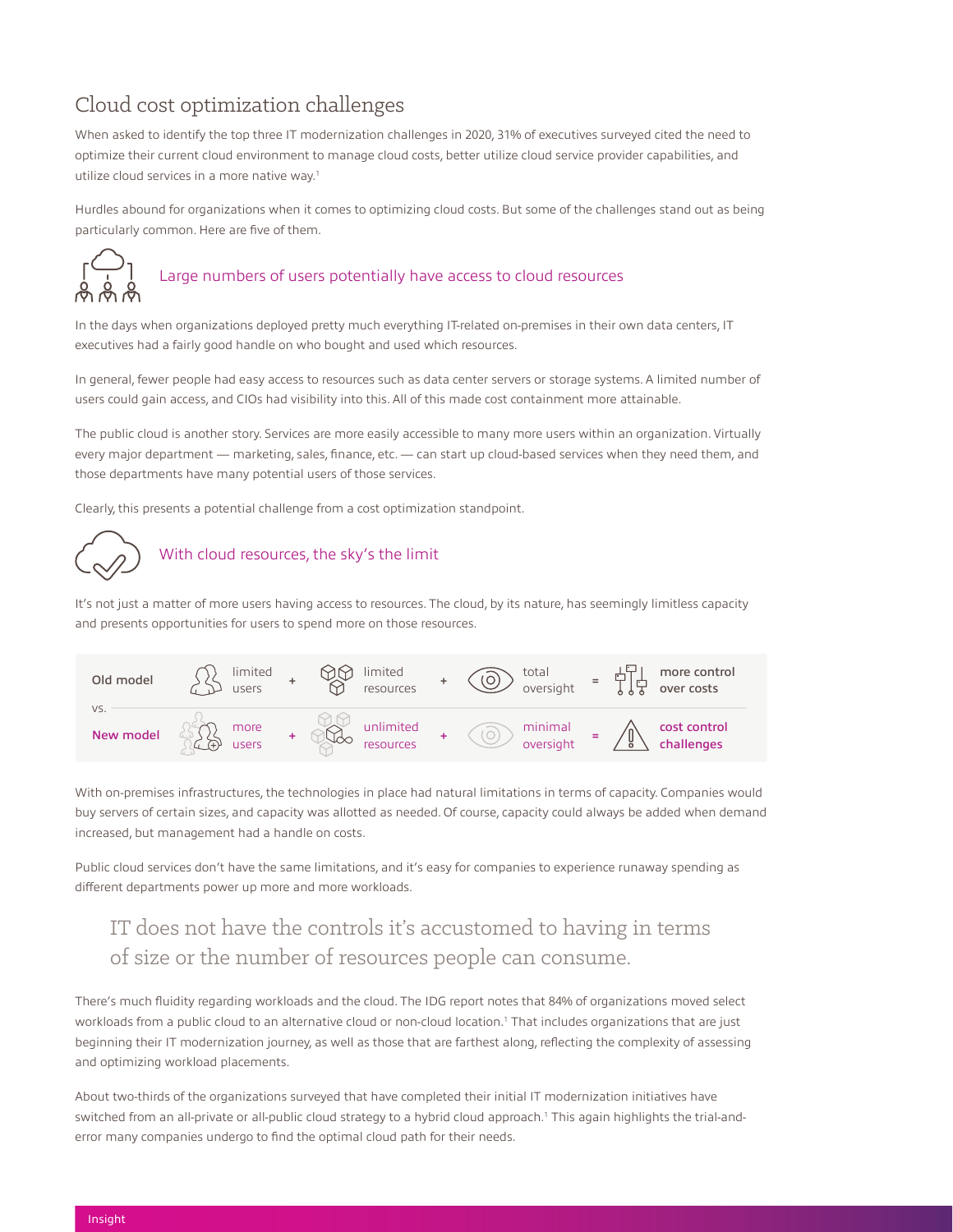

#### The work-from-home model leverages the cloud

The COVID-19 pandemic has forced many employees to work from home for an indefinite period of time, and this has contributed to a fast rise in the use of cloud services.

An April 2020 report by MarketsandMarkets™ forecasts that the global cloud market will grow from \$233 billion in 2019 to \$295 billion in 2021, and notes that the pandemic has pushed many enterprises to support the growing mobile workforce and adopt enterprise mobility tools and services.<sup>2</sup> This has led to a jump in demand for cloud communication and collaboration services.

Businesses want employees to have the same level of productivity they had while working in the corporate office, and to do so they need to quickly spin up many virtual desktops. Aside from that, with more people working remotely, there's the possibility of users creating more resources in the cloud without the knowledge or approval of IT.

As a result, companies are using more cloud resources than planned for the year, which means higher costs.



#### The risk of moving resources before rearchitecting them

One key to achieving cloud and cost optimization is rearchitecting applications when needed. Because organizations may move to the cloud, this process — which involves revamping applications based on a modern microservices architecture — is often overlooked. This is a big mistake from a cost optimization standpoint.

For example, a company might have 100 virtual machines running on-premises and then decide to spin up the same 100 machines in the public cloud without giving any thought to rearchitecting them.

The problem is, running these virtual machines in the cloud just as they did in the data center will likely result in overprovisioning. Without taking the time to rearchitect them, a company misses the opportunity to use smaller systems to reduce costs.



It's difficult to know how much a particular cloud resource will be needed over the course of time, especially when there are wild fluctuations in demand. Paying for cloud services that are used less than expected or not at all is a common problem for enterprises.

# When virtually anyone in an organization can create resources in the cloud, there are bound to be some that are underutilized or unused.

Storage is a good example of where a company often has underutilized or unused resources. A group of users might spin up test environments and, once testing is complete, forget to delete the environment from the cloud. In that case, the company continues paying for storage that's not even being used.

In particular, instances that need GPUs tend to be costly. There's usually an overprovisioned workload hiding in that batch of instances that is contributing to cloud cost overruns.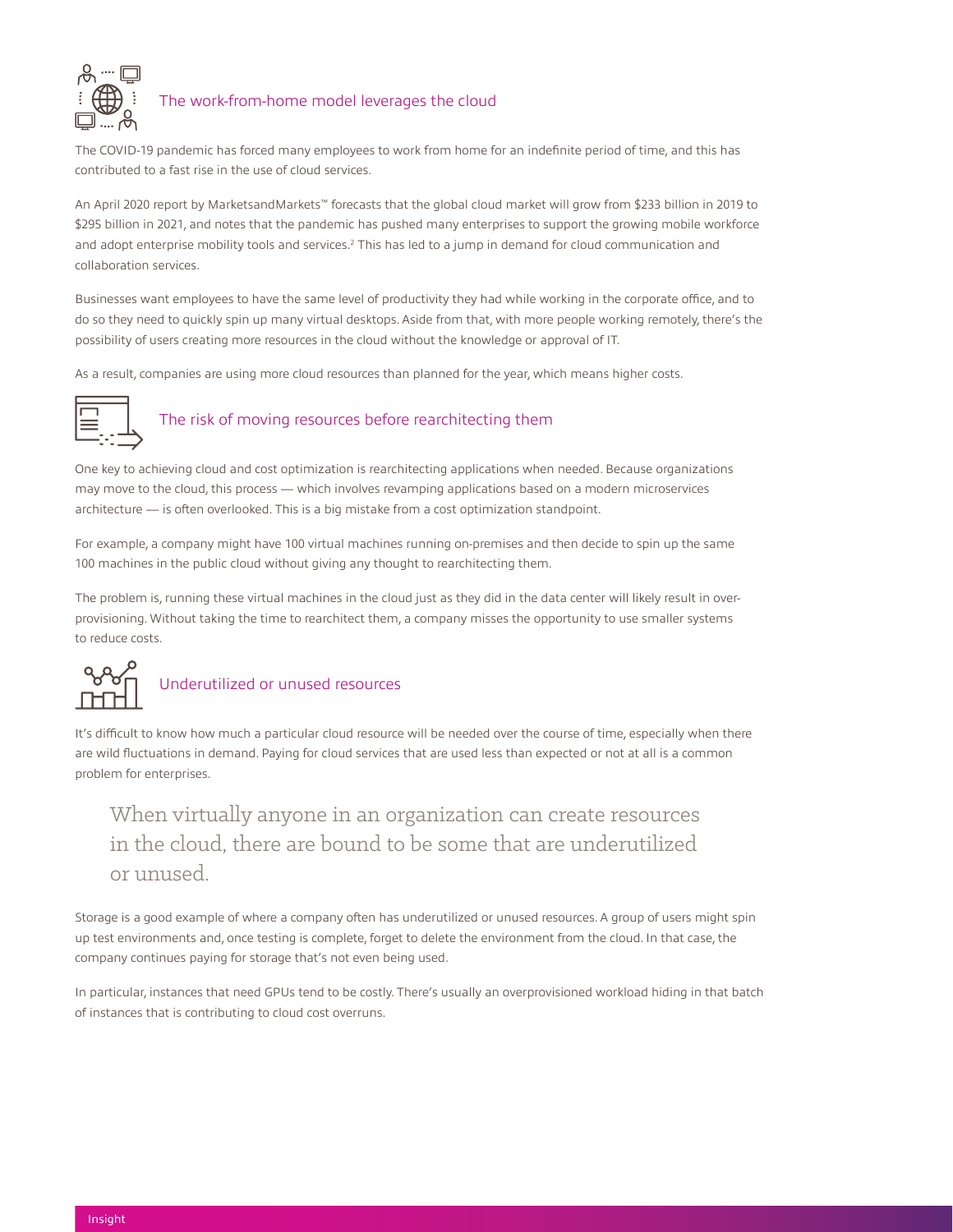## Best practices for optimizing costs

By implementing a number of best practices, organizations of every size — from the smallest businesses to the largest global enterprises — can be successful at cloud cost optimization. Here are a few recommended best practices.



While it's never too late to launch a cost optimization strategy, it is best to do this as early in the cloud migration process as possible — ideally before the first contract is signed. This approach can help companies avoid a lot of unforeseen expenses down the road.

Many companies don't think about cloud cost controls before they start building in the cloud. Cost control often doesn't seem as important as getting into the cloud quickly to gain agility, scalability, and a competitive edge.

Whether an enterprise is launching an Infrastructure as a Service (IaaS), Platform as a Service (PaaS), or Software as a Service (SaaS) initiative, or some combination of the three, strategic planning for cost containment should be discussed and in place from the start.

#### Cost Optimization Saves Government Provider Millions in AWS Spend

With a newly expanded cloud environment, this company had to keep cloud costs from growing in tandem. Starting with a customized proof of concept, they realized \$1.1 million in savings in the first year through better resource utilization and other optimization measures.



Read the case study



#### Make governance part of the strategy

Mention governance to business executives and users, and the likely response will be less than enthusiastic. But before moving wholesale into a public cloud service, companies need to make the effort to introduce and enforce governance.

If an organization fails to govern how cloud services are provisioned; how they are being used, maintained, and deleted; and who is creating and using them, it might end up paying for it later. Lack of controls can lead to runaway costs.

## It is important to adapt existing governance programs or develop new programs for the cloud. This may seem counterintuitive for those primarily focused on innovation.

However, while some would rather focus on innovation, governance needs to be at the forefront, as it was years ago when IT Infrastructure Library (ITIL), a set of detailed practices for IT service management focused on aligning IT services with the needs of the business, was a high priority.

When people do think about governance and the cloud, they tend to think about security only. But governance also includes operations, roles and responsibilities, approvals, etc., and is more of a cost management function than people realize.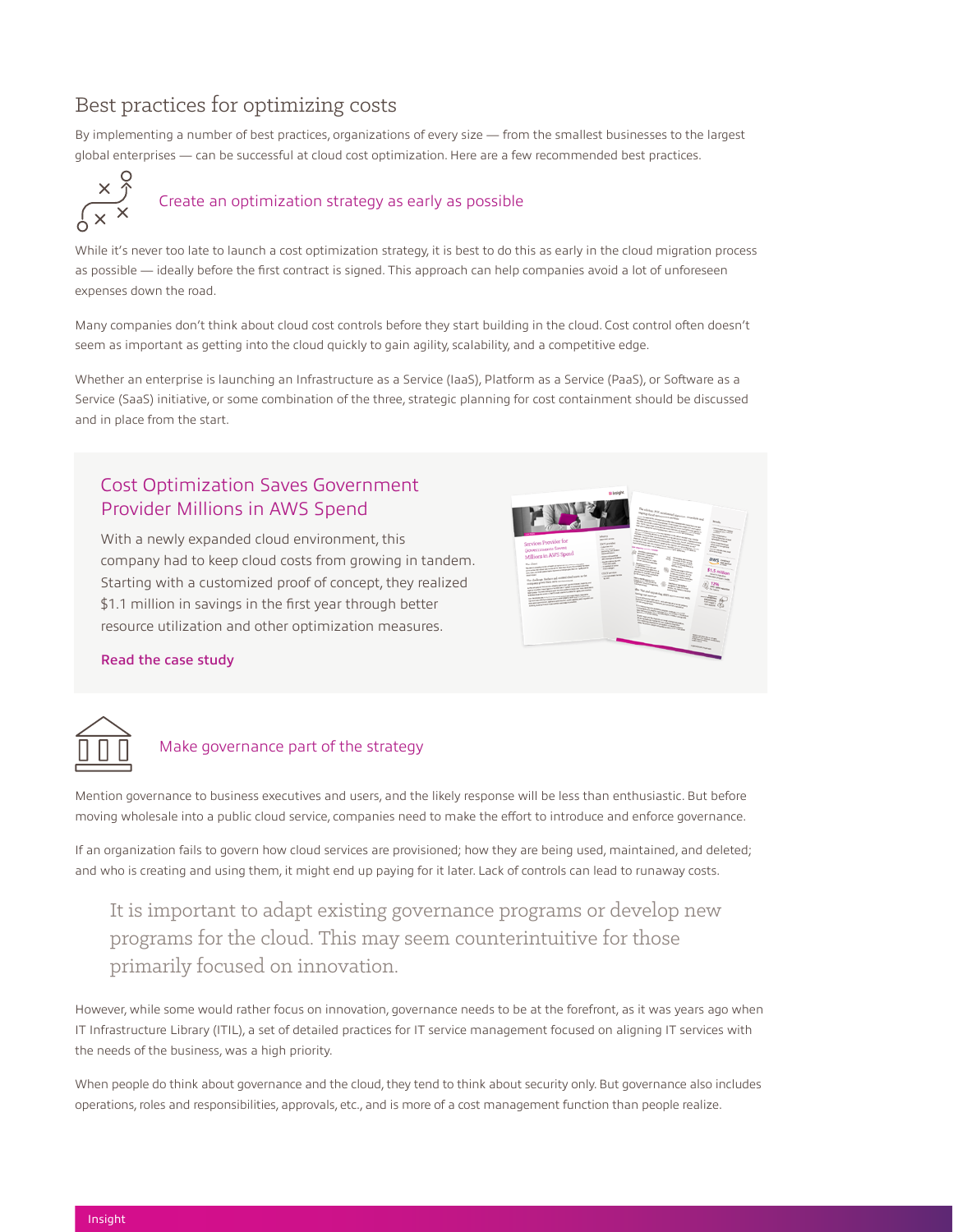

#### Rearchitect applications when you need to

As mentioned earlier, failing to rearchitect applications when needed can lead to added costs and a lack of cloud optimization.

The process of rearchitecting before moving applications to the cloud can lead to a number of benefits. For one, it can reduce costs, particularly when it involves large applications that are expensive to run on legacy hardware-based infrastructure. Cloud-based features such as containers can drive additional cost efficiencies.

Also, rearchitecting applications for the cloud can enable them to perform better and more reliably. This is especially vital for applications critical to major business processes such as customer support and transactions.



#### Determine which workloads are best for the cloud, then effectively manage them

Poorly managed workloads can be among the biggest resource consumption problems with using the cloud. It's all too common for organizations to discover workloads still running in the public cloud that should have been decommissioned months earlier.

In some cases, workloads should never have been moved to the cloud in the first place. Workload and platform alignment is essential to optimizing cloud costs and should be one of the earliest steps to figure out which workloads are ideally suited for this environment.

Companies need to take a hard look at their workload characteristics and put metrics in place to measure the best-fit deployment situation — on-premises, physical resources versus public cloud service. It's much more cost-effective to do this before moving to the cloud in the first place, to inform the cloud strategy, architecture, and design.

Some workloads, deployed in a particular way, are clearly more cost-effective to run in the cloud. This might include transient non-production workloads; batch processing; serverless deployments; and virtual appliance services, including firewalls, cloud-native applications, applications with performance logic built in to scale up or down as needed, etc.

It's also important for IT to know whether workloads need to be rearchitected for the cloud, what kind of storage is needed to support the workloads, whether they are heavily networked, and how they are used.

#### One Rogue Workload Cost More Than 50% of Consumption Spend

A company hosting their SaaS environment in a public cloud sought assistance with best practices and cost management. Finding and suppressing one rogue workload resulted in a more than 50% reduction in the company's consumption spend.



*once the rogue workload was suppressed.*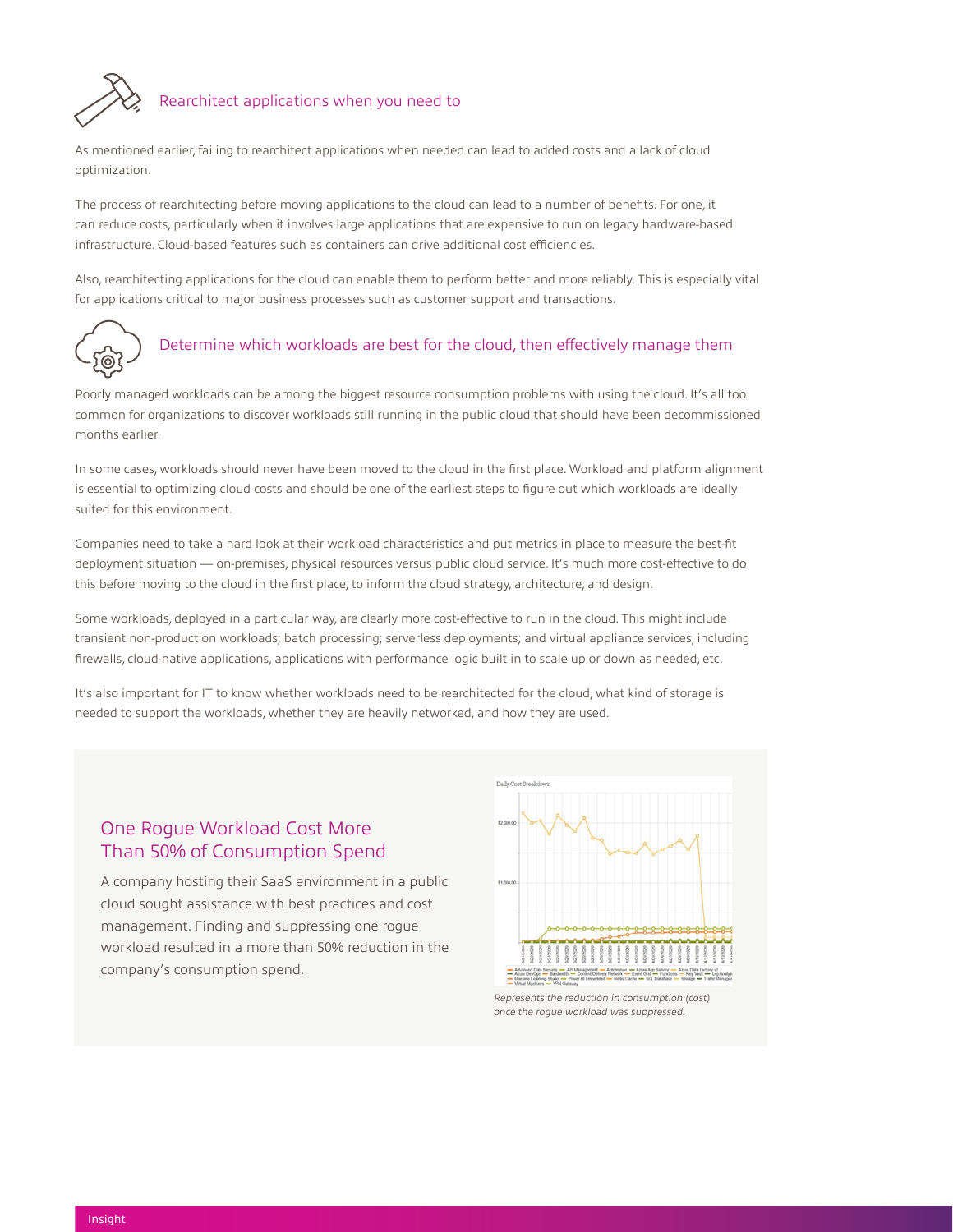

#### Use available cost containment tools

There's no shortage of effective, cloud cost management tools in the market. These include Role-Based Access Control (RBAC) products that enable administrators to put constraints on what users do, and solutions that tag cloud resources, such as virtual machines, in such a way that tells managers which department has created which resources.

However, just because the tools are out there to help companies execute cost containment doesn't mean they are being purchased or used.

Many IT leaders have not deployed these resources, or have used them to a limited extent, because of the assumption that cloud resource consumption will remain steady over time. In fact, in most cases, resource consumption will grow.



#### Hire an experienced partner for help

Much about the cloud is still new to many organizations and creating a cost optimization strategy is not easy. This is where bringing in outside expertise might be a good idea.

Cloud service providers and consultants can help organizations deploy and maintain cost management and tracking tools, as well as implement processes to help keep cloud costs under control.

# If a company has not acquired the needed expertise to perform cost management and tracking, it's likely going to struggle.

Expert partners can also help companies deal with any issues that might arise related to cloud service contracts or help them find the most cost-effective approaches. For example, it might make more economic sense to purchase a year's worth of a particular service, because of discounts, rather than go with a short-term plan. A cloud cost containment expert would be able to determine what works best for the business.



### Consolidate the cloud payment process

Use of the public cloud has forced companies to make cultural changes in how they handle paying for services. In the days of on-premises IT, businesses typically stopped worrying about the bill after the initial hardware purchase.

With the cloud, companies have to monitor billing constantly. The concept is still new enough that some IT leaders forget some of the details related to payments. They rely on estimates and don't check actual consumption versus predictions until they get the bill.

Then there's the issue of so many different departments within the organization receiving bills for various cloud services. Particularly with organizations that struggle with communication or process silos, this sprawl can lead to higher payments and outlays for duplicate services in use by different departments.

A good way to address this is to bring all cloud billing and payments under one organization — whether it be IT, finance, procurement, or some other function. The point is to consolidate billing as much as possible under a single entity that is in control.